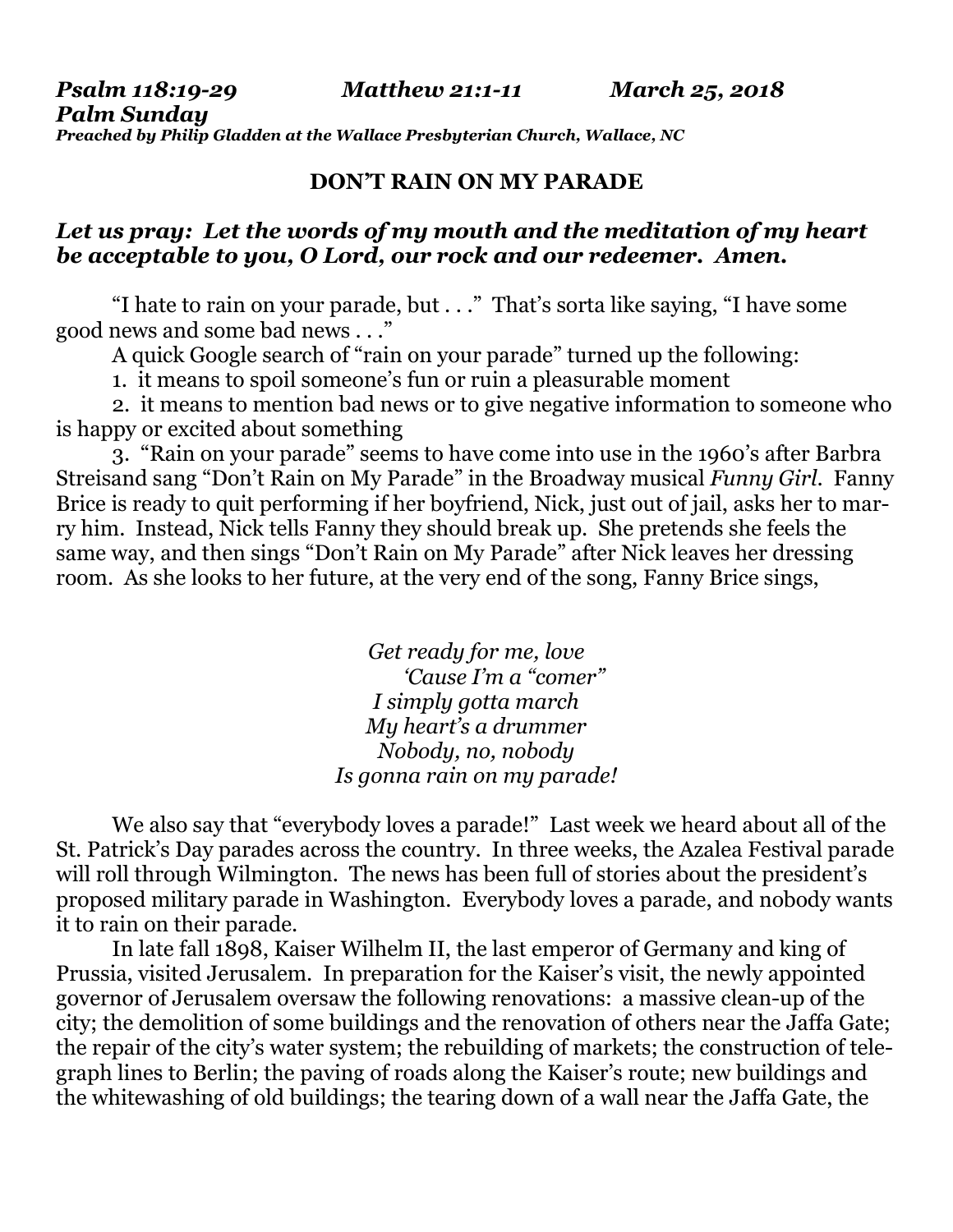filling in of a moat, and the widening of a gap so the Kaiser would not have to climb down from his carriage when he entered the city.

The travel agency in charge of arrangements — Thomas Cook & Son — built a huge tent city outside the city walls: seventy-five residential tents, six large hospitality tents, and six fully equipped kitchen tents. There were also several prefabricated buildings sent by boat from Germany. The tents were furnished by wealthy Jerusalem families. As a final touch, the city's governor ordered all dogs and beggars to be rounded up and sent to neighboring villages.

On Sunday afternoon, October 29, 1898, Kaiser Wilhelm II, rode into Jerusalem, along with his wife and his entourage. On hand to greet the king were many dignitaries, journalists and photographers from around the world, and crowds that cheered the king's arrival. The king was given a twenty-one gun salute. I couldn't find a weather report for Jerusalem for that day in October 1898, so I don't know if it rained. It is said that after the parade ended, someone climbed up and hung a banner across the Jaffa Gate that read, "A better man than Wilhelm came through this city's gate. He rode on a donkey."<sup>1</sup>

Indeed, he did! Compare Matthew's description of the preparation for Jesus' parade into Jerusalem with that of Kaiser Wilhelm II: "When they had come near Jerusalem and had reached Bethphage, at the Mount of Olives, Jesus sent two disciples, saying to them, 'Go into the village ahead of you, and immediately you will find a donkey tied, and a colt with her; untie them and bring them to me. If anyone says anything to you, just say this, "The Lord needs them."' And he will send them immediately." (Matthew 21:1-3)

Matthew tells us the disciples put their cloaks on the donkeys, that some people spread their cloaks on the road, and other people cut branches from the tree and spread them on the road. But no paving of the roads. No luxury tents set up outside the city walls. No equivalent of a twenty-one gun salute. No widening of the city gate. No donations from the wealthy families in Jerusalem. But there is an interesting parallel between the two parades — the cheering crowds. We don't know what the crowds were shouting as Kaiser Wilhelm II and his entourage rode by, but Matthew tells us the crowds in Jerusalem on that other Sunday afternoon were welcoming a king: "Hosanna to the son of David! Blessed is the one who comes in the name of the Lord! Hosanna in the highest heaven!" (Matthew 21:9)

The contrast between these two kings riding into Jerusalem couldn't be any sharper. Despite all of the pomp and circumstance of his 1898 Jerusalem visit, Kaiser (Caesar! Isn't that interesting?!) Wilhelm II is remembered as an ineffective war-time leader during World War I, whose generals ignored him and army didn't support him. He abdicated his throne in 1918 and fled to the Netherlands. On the other hand, today we recall a humble, much less showy entrance into Jerusalem by someone whom we worship as the King of kings. He didn't turn out to be the kind of king the crowds were expecting. But he didn't abdicate his throne, either, and because Jesus was obedient even to the point of death on a cross — he has been exalted as the true King of kings.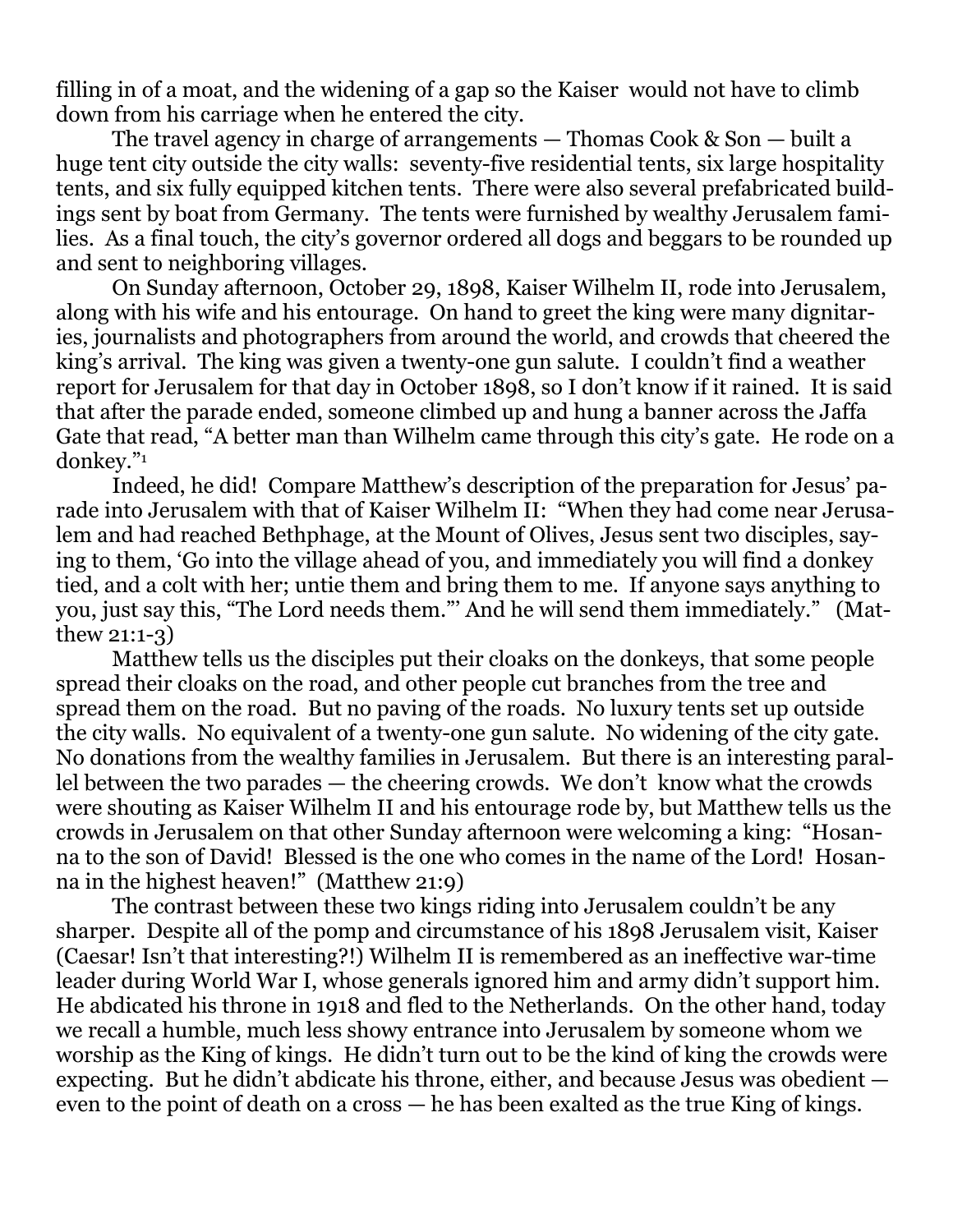In their book, *The Last Week*, about Jesus' final week in Jerusalem, Marcus Borg and John Dominic Crossan paint a picture of two very different parades into Jerusalem on a Sunday not quite 2,000 years ago. Jesus came into the city from the east, down from the Mount of Olives, through the Kidron Valley, and up the hill to Jerusalem. From the west came Pontius Pilate, as he entered Jerusalem at the end of his sixty mile journey from his palace in the newly built beach town called Caesarea Maritima.

Of course, we don't know for sure that these two parades actually happened at the same time. We do know from the four gospels that Jesus paraded into Jerusalem on the Sunday before the beginning of the Passover Festival. We also know that Pontius Pilate spent as much time as possible away from Jerusalem, but he had to have traveled to Jerusalem at some point to oversee his troops and other administrative matters — to keep the peace, if you will, during Festival Week.

Borg and Crossan write, "Imagine the imperial procession's arrival in the city. A visual panoply of imperial power: cavalry on horses, foot soldiers, leather armor, helmets, weapons, banners, golden eagles mounted on poles, sun glinting on metal and gold. Sounds: the marching of feet, the creaking of leather, the clinking of bridles, the beating of drums. The swirling of dust. The eyes of the silent onlookers, some curious, some awed, some resentful . . . Pilate's military procession was a demonstration of both Roman imperial power and Roman imperial theology [which said] the emperor was not simply the ruler of Rome, but the Son of God."

At the end of their first chapter — Palm Sunday — in *The Last Week*, Borg and Crossan write, "Two processions entered Jerusalem that day. The same question, the same alternative, faces those who would be faithful to Jesus today. Which procession are we in? Which procession do we want to be in? This is the question of Palm Sunday and of the week that is about to unfold."<sup>2</sup>

Which procession are we in? Which procession do we want to be in? We wave our palms and shout "Hosanna!" today and it's fun and it's exciting and it's energizing and it's tradition. But how aware are we about what we are shouting and singing and asking of God?

Something good happens, something unexpected happens, some immense relief is felt, and even a non-religious person might shout "Hallelujah!" A quick study of usage in informal language shows that in modern English, "Hallelujah!" is often used to express happiness that something hoped for or waited for happened. It doesn't even have to have any religious significance attached, even though "Hallelujah!" means "Praise the Lord!"

The same can almost be said about our shouts of "Hosanna!" Maybe you think it's just something to sing and say on Palm Sunday. Really, think about it, when else do we ever sing or shout "Hosanna!"? So it's easy to hear the story of that first Palm Sunday and imagine the crowds shouting "Hosanna!" as nothing more than a raucous welcome to Jesus. Or maybe there's more to it than that. As the bulletin margin note says, "Hosanna!" is made up of two Hebrew words that mean, "Save, we pray!" We read these words in our responsive reading this morning: "Hosanna! Save us, we beseech you, O Lord!"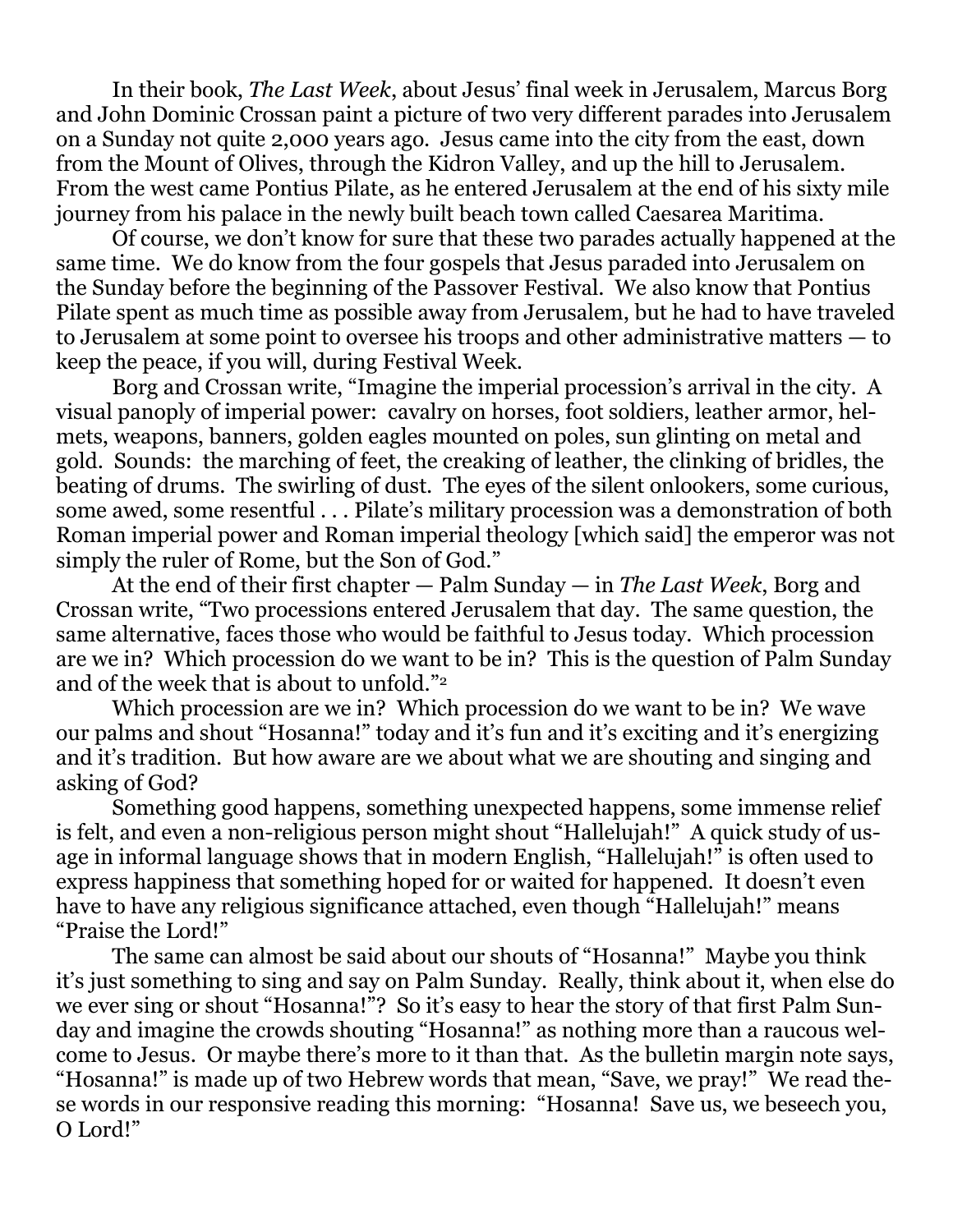Psalm 118 is one of six psalms (113-118) that are called the Hallel Psalms or Praise Psalms. In these six psalms, we hear the story of how God rescued his people Israel from Pharaoh's grip and delivered them into the Promised Land. When Jews celebrated the Passover, they would sing 113-114 before the meal and 115-118 after the meal. After Jesus had eaten his last supper with the disciples, "When they had sung the hymn, they went out to the Mount of Olives." (Mark 14:26) Jesus and his disciples might very well have sung the very same hymn we read as our Old Testament lesson today. Just think about that!

When the crowds on that first Palm Sunday shouted "Hallelujah! Blessed is the one who comes in the name of the Lord!" they were expressing a long-held and deep hope for a Messiah. As one commentator puts it, "Psalm 118 gives thanks for God's deliverance. He saved his people from disaster and their king from death. God has made a new day. He has delivered his people because of his steadfast love. Since God has brought deliverance (it is the day he made), the people engage in self-exhortation: 'let us rejoice in it.'"<sup>3</sup>

The triumphant and victorious king entered Jerusalem that first Palm Sunday, humble and riding on a donkey. No drumbeats. No creaking of leather. No cavalry on horses. No royal banners. No twenty-one gun salute. No journalists from around the world. Just a man on a donkey riding on to die.

I hate to rain on your Palm Sunday parade, but if we find that we'd rather be in Pontius Pilate's parade, with its glamour and apparent power and its impressive size, we misunderstand the meaning of this coming Holy Week.

I hate to rain on your Palm Sunday parade, but if we ignore what happens just before Jesus' palm parade and what happens between Palm Sunday and Easter Sunday, we misunderstand the meaning of Jesus' life, death, and resurrection.

I hate to rain on your Palm Sunday parade, but if we're not willing to go through Maundy Thursday and Good Friday before we get to Easter Sunday, we aren't welcoming the kind of king that Jesus really is.

We read God's Word together this morning: "Hosanna! Save us, we beseech you, O Lord! I thank you that you have answered me and have become my salvation."

Our salvation rode into Jerusalem that day on a donkey. Our salvation still calls us today to follow him. Will we join the parade?